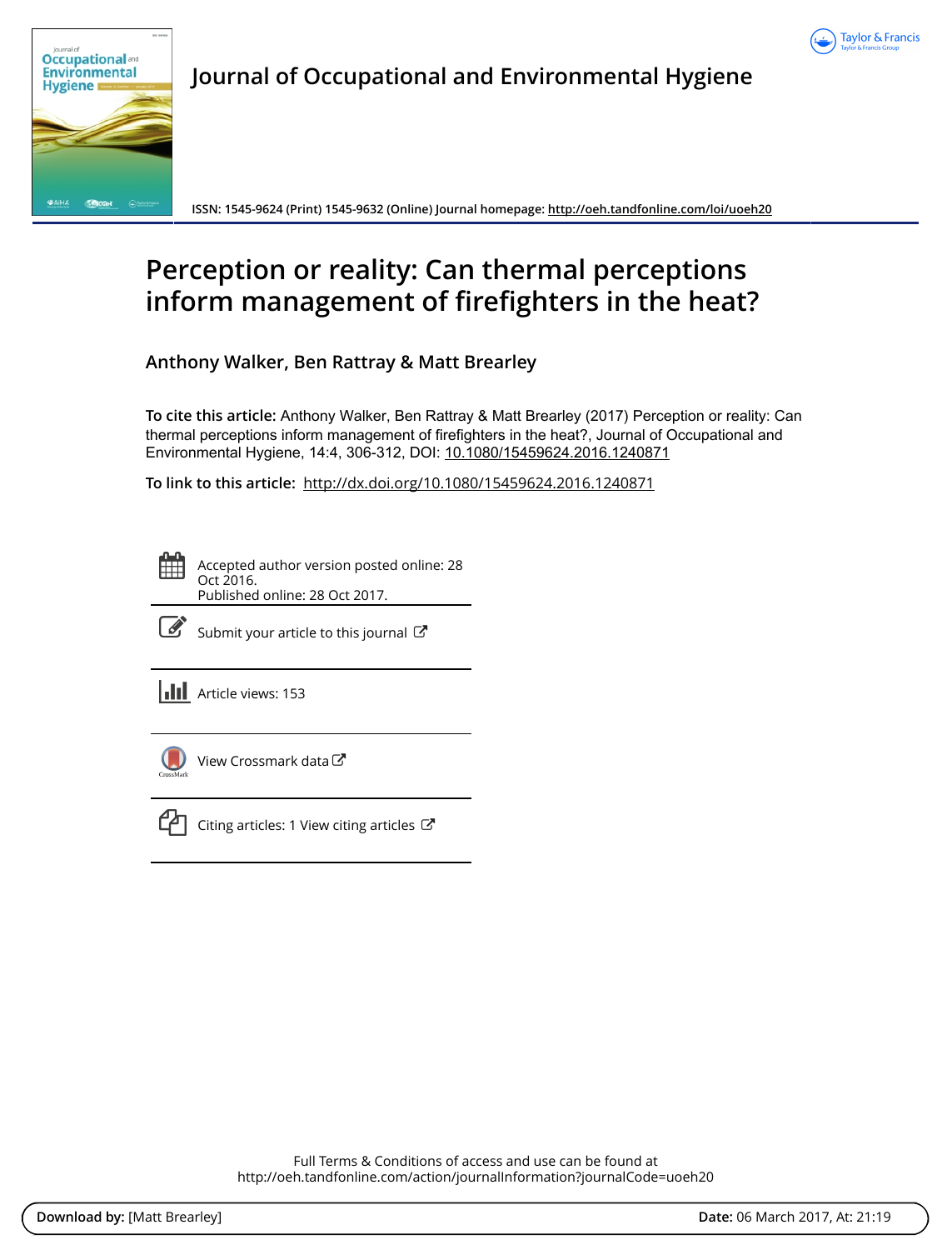## **Perception or reality: Can thermal perceptions inform management of firefighters in the heat?**

#### Anthony Walker <sup>3</sup>, Ben Rattray <sup>3,b</sup>, and Matt Brearley <sup>5</sup>

<span id="page-1-0"></span><sup>a</sup>University of Canberra Research Institute for Sport and Exercise, University of Canberra, Bruce, ACT, Australia; <sup>b</sup>Discipline of Sport and Exercise Science, Faculty of Health, University of Canberra, Bruce, ACT, Australia; <sup>c</sup>National Critical Care and Trauma Response Centre, Darwin, Northern Territory, Australia

#### ABSTRACT

Accurately assessing the physiological status of frefghters during work in the heat is critical to ensuring their safety. Evaluating core temperatures  $(T<sub>c</sub>)$  in the field is problematic due to cost and limitations in technology and accuracy. As such, fre services rely on individual perceptions of wellbeing. The present study aimed to establish whether perceptual responses measured using the perceptual strain index (PeSI), calculated from rate of perceived exertion (RPE) and thermal sensation (TS), could reliably predict the physiological strain (PSI) encountered by experienced frefghters working in a hot environment. We conducted two frefghting simulations (set-pace and self-paced) in a purposefully built heat chamber (100  $\pm$  5°C) comprised of two 20-min periods separated by a 10-min recovery outside the chamber. Physiological strain was measured via heart rate (HR) and gastrointestinal temperature  $(T_{ci})$  and compared with PeSI at 5-min intervals. To evaluate the predictive ability of the PeSI for PSI, mean diferences and the 95% limits of agreement (LOA) were established, along with correlation coefficients at each 5-min interval. Moderately significant correlations occurred in the second work bout of the self-paced trial only (10 min:  $r = 0.335$ , 15 min:  $r = 0.498$ , 20 min  $r = 0.439$ ) with no other correlations observed at any other time during either trial or during the rest periods. Bland-Altman analysis revealed mean differences of  $-0.74 \pm 2.70$  (self-paced) and  $+0.04 \pm 2.04$  (set-paced) between PeSI and PSI with the 95% LOA being −4.77 to 3.28 (self-paced) and −4.01 to 2.01 (set-paced). The wide LOA and lack of correlations observed between perceptual and physiological strain in both self-paced and set-paced work trials indicate that PeSI is not sufficiently reliable as a sole measure of wellbeing for frefghters working in the heat. Hence, we recommend that fre services prioritise the development of reliable and efective monitoring tools for use in the feld.

#### **Introduction**

Firefghters are regularly exposed to high levels of ambient and radiant heat while wearing specialized personal protective clothing (PPC) and self-contained breathing apparatus (SCBA). Wearing PPC and SCBA, while crucial to ensuring frefghter safety, adds to the thermal burden of the operating environment in two ways: by increasing physical load and consequent metabolic heat production, as well as limiting evaporative sweat loss to dissipate body heat. The resultant elevated core  $(T_c)$  and skin temperatures  $(T_{sk})$  increase the risk of firefighters suffering pre-mature fatigue and heat-related illness.<sup>[\[1,2\]](#page-6-2)</sup> Furthermore, the strain resulting from elevated  $T_c$  may be contributing to the likelihood of a cardiac event, the leading cause of mortality and morbidity in urban firefighters.<sup>[\[3,4\]](#page-6-3)</sup> Accurately evaluating the risk of fatigue resulting from elevated

 $T_c$  would contribute to the management of firefighters at work. However, signifcant logistical issues exist to monitoring  $T_c$  in the field.

To mitigate the impact of elevated  $T_c$  on firefighter safety and operational readiness, a wide variety of cooling methods have been evaluated for use during, or at the conclusion of, emergency responses.<sup>[\[5\]](#page-6-4)</sup> Despite research in the area, there is limited information to objectively determine when such cooling should be employed. An obvious goal is to adhere to the National Fire Protection Association (NFPA) 1584 and the ISO9886, that recommend  $T_c$  not exceed 38.5°C.<sup>[\[6,7\]](#page-6-5)</sup> However, monitoring  $T_c$ during frefghting operations is rarely undertaken due to questionable accuracy of tympanic thermometry<sup>[\[8\]](#page-6-6)</sup> and logistical and ethical issues associated with valid measurements from the rectum and oesophageal tract. Ingestible

CONTACT Anthony Walker **CONTACT [Anthony.walker@canberra.edu.au](mailto:Anthony.walker@canberra.edu.au) <b>D**University of Canberra Research Institute for Sport and Exercise, University of Canberra, Bruce, ACT, Australia, 2617. © JOEH, LLC

#### <span id="page-1-2"></span><span id="page-1-1"></span>**KEYWORDS**

Heat stress; perceptual strain index; physiological strain index; safety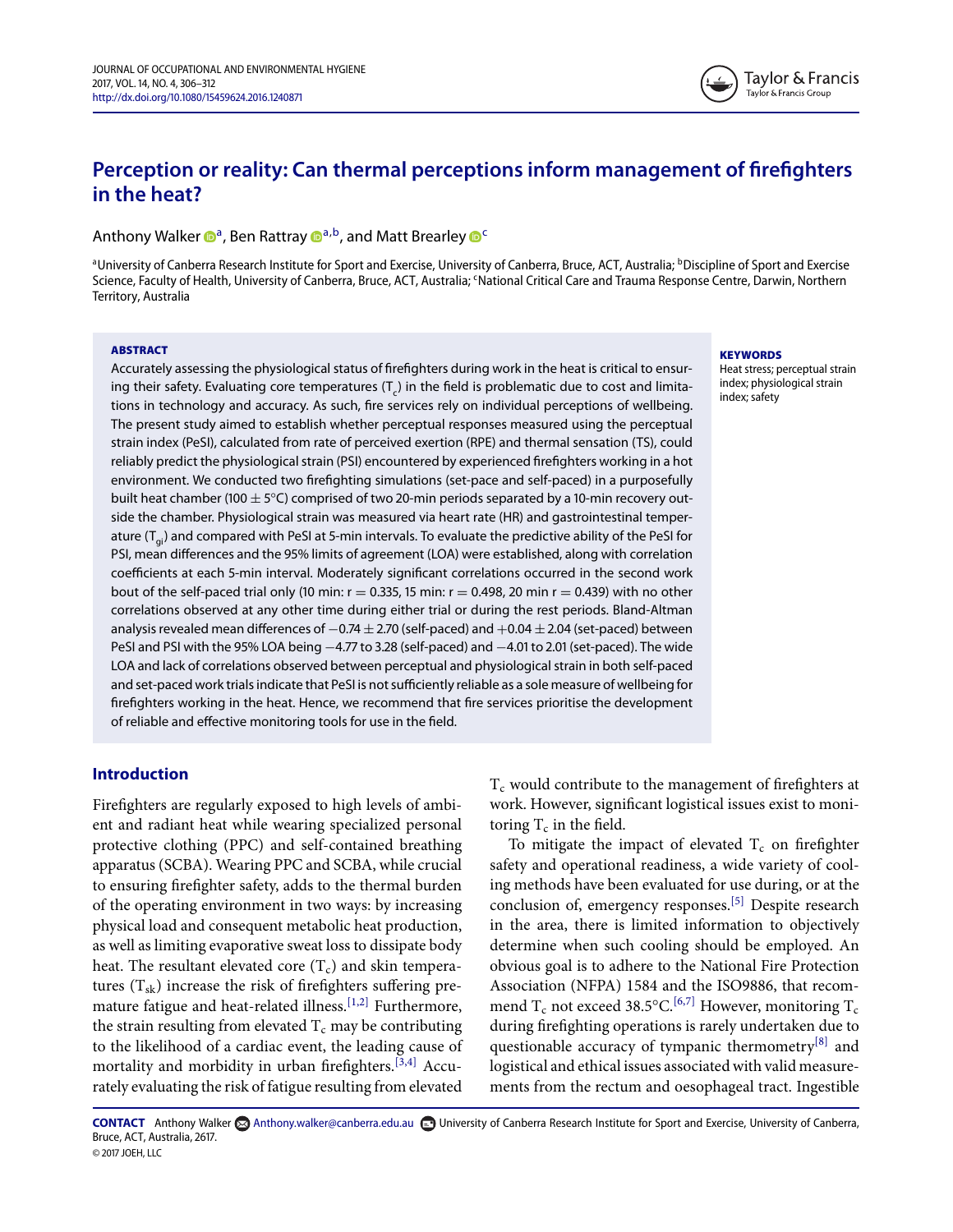thermometers, that measure temperature from the gastrointestinal tract  $(T_{gi})$ , are considered a valid measure of  $T_c$  during ambulatory work,<sup>[\[9\]](#page-6-7)</sup> and they possibly provide a practical solution to measuring  $T_c$  in the field. However, these thermometers represent a signifcant cost for fre services as well as technical limitations given that inges-tion is required up to 6 hr prior to use<sup>[\[10\]](#page-6-8)</sup> generally making their adoption as a prophylactic tool inappropriate. These limitations do not diminish the responsibility of fre services to ensure the safety and operational readiness of frefghters and, as a result, the development and provision of a monitoring protocol that is reliable and simple to use should be a priority.

In the absence of reliable, objective measures of body temperatures during emergency responses, fre services typically rely on informal perceptual assessment of frefghters based on their perceptions to determine readiness for operational re-entry. Tools used to complement physiological monitoring of athletes, such as the validated subjective scales, rating of perceived exertion  $(RPE)$ , [\[11\]](#page-6-9) and thermal sensation  $(TS)^{[12]}$  $(TS)^{[12]}$  $(TS)^{[12]}$  could be used to more formally assess the perceived state of frefghters should they be sufficiently reliable. The RPE scale provides a means of assessing subjective intensity during exercise or work, acting as a surrogate of HR, whereas TS is the subjective integration of input from deep tissue and skin temperatures, and may be indicative of  $T_c$ . In order to standardize the interpretation of RPE and TS, a perceptual strain index (PeSI)<sup>[\[13\]](#page-6-11)</sup> was developed and validated in endurance athletes as an analogue for the physiological strain index (PSI), a measure that combines  $T_c$  and HR in order to quantify heat stress.<sup>[\[14\]](#page-6-12)</sup> Preliminary evidence suggests that the PeSI may be useful for monitoring frefghters, as a strong relationship has been identifed with the PSI during exercise wearing PPC in laboratory stud-ies.<sup>[\[15,16\]](#page-6-13)</sup> Specifically, Borg et al.<sup>[\[15\]](#page-6-13)</sup> reported that the PeSI generally correctly or conservatively estimated the PSI and that the measures were signifcantly correlated. The authors therefore concluded that the PeSI provides a good estimation of the PSI when wearing encapsulating PPC.

Previous studies, including the one conducted by Borg et al.<sup>[\[15\]](#page-6-13)</sup> evaluating the validity of perceptual responses, have generally been conducted on participants with limited PPC familiarity undertaking set paced exercise in a laboratory. Pacing during emergency events can be dictated by operational needs and tempo, potentially negating the application of fxed paced research to operational settings. Furthermore, the PeSI is yet to be tested with experienced frefghters exposed to extreme temperatures at a self-determined pace. As a result, this study will present both a set-paced, and self-paced trial to evaluate PeSI in both conditions using experienced professional frefghters with a rest period between work bouts.

Since firefighters doff some of their PPC to cool during rest breaks, it is possible that the rapid  $T_{sk}$  decrease post exercise will result in a commensurate decrease of perceived strain<sup>[\[17\]](#page-6-14)</sup> despite body temperatures remaining elevated.<sup>[\[18\]](#page-6-15)</sup> This potential uncoupling of individual perceptions and actual body temperatures during rest periods may limit the applicability of the PeSI to frefghter settings. Thus, the present study used the physiological and perceptual responses of professional urban frefghters in a hot environment to compare the ability of the PeSI to predict the PSI. We hypothesized that during work periods the predictive ability of the PeSI for PSI would be similar to that reported for laboratory studies. However, the incorporation of a rest period, refecting real world settings, would likely infuence the PeSi/PSI relationship due to a rapid  $T_{sk}$  decline as they exit the hot environment and remove their PPC. These hypotheses were tested across two studies: a self-paced one and also a setpaced one using similar protocols. Results from this study will inform incident controllers of the potential use of perceptual responses as tools for the evaluation of individual risk of heat stress in frefghters during emergency work.

#### **Methods**

#### **Participants**

Two groups of professional male frefghters were recruited from an Australian fire service (Study 1,  $n =$ 39 and Study 2,  $n = 20$ ) [\(Table 1\)](#page-2-0). Height was measured to the nearest 0.1 cm using a wall-mounted stadiometer (Seca, Hamburg, Germany) and weight to the nearest 0.1 kg with electronic scales (Seca, Hamburg, Germany). Body composition was assessed by Dual Energy X-Ray Analysis (DXA) using a narrow fan beam (4.5°) (GE Healthcare, UK) following an overnight fast. Informed written consent was obtained from all participants based on protocols approved by the University of Canberra Human Ethics Research Committee.

#### **Study design**

For both studies, participants completed two 20-min simulated work tasks in a purpose built heat chamber set at 100  $\pm$  5°C as previously described.<sup>[\[19\]](#page-6-16)</sup> The heat in

<span id="page-2-0"></span>**Table .** Demographics and morphometrics of participants (mean  $\pm$  SD).

|                              | Study 1 ( $n = 39$ ) | Study 2 ( $n = 20$ ) |
|------------------------------|----------------------|----------------------|
| Age (years)                  | $36.4 + 8.4$         | $39.2 + 9.5$         |
| Height (metres)              | $1.79 + 0.10$        | $1.80 \pm 0.07$      |
| Weight (kg)                  | $83.8 + 7.8$         | $86.3 + 8.7$         |
| Body Fat (%)                 | $19.6 + 6.0$         | $20.3 + 7.2$         |
| Body Surface area $(m^{-2})$ | $2.09 + 0.14$        | $2.02 + 0.14$        |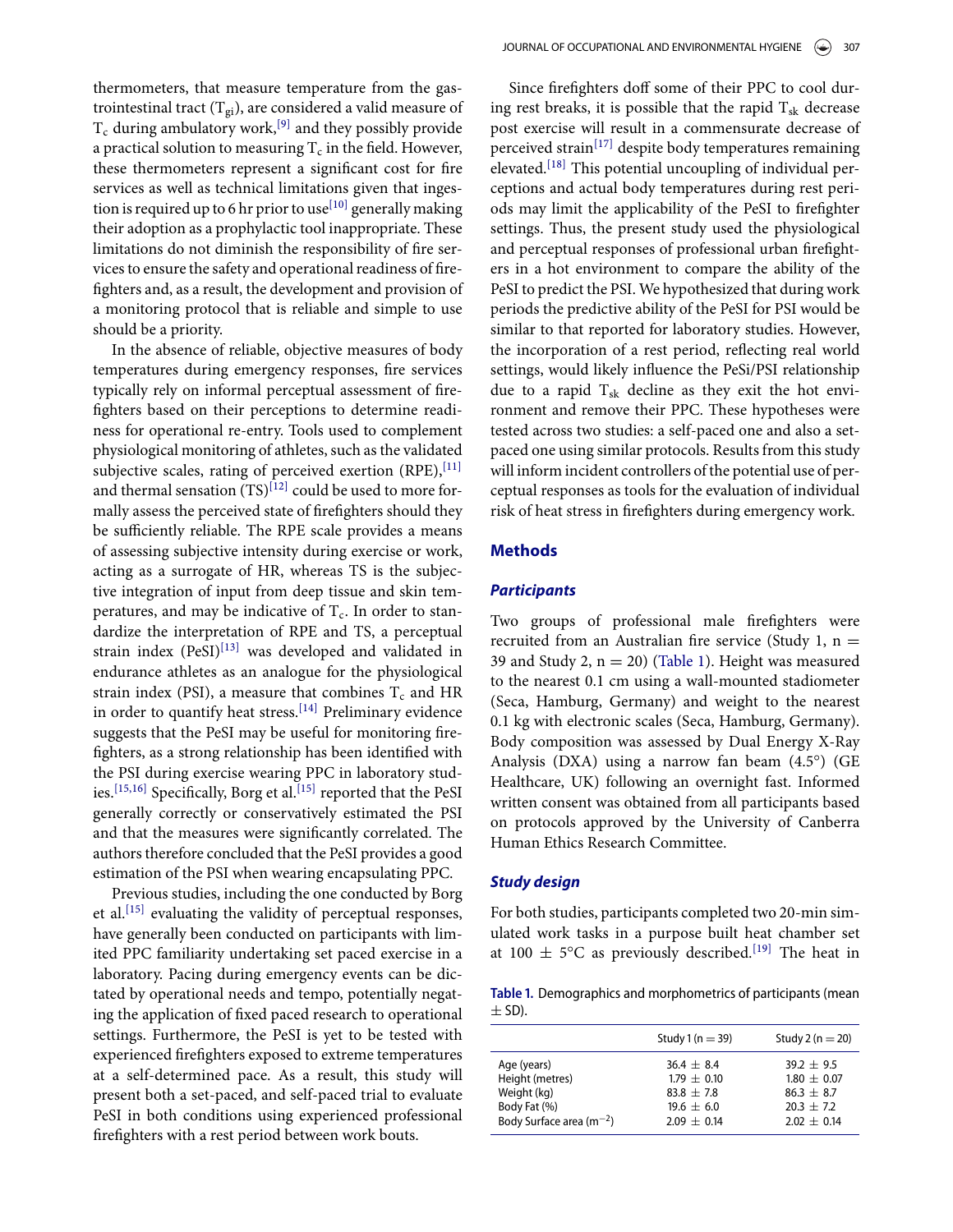the chamber was provided by gas burners located on the ceiling, which also produced signifcant radiant heat. This temperature was chosen to represent the minimum thermal limit of a hazardous firefighting environment.<sup>[\[20\]](#page-6-17)</sup> Participants wore structural frefghting PPC (Stewart and Heaton, Belmont, WA) and an SCBA (Scott Contour 300, Scott Safety Australia, Sydney NSW) weighing ∼22 kg. Work periods were separated by a 10 mine passive recovery outside the chamber (Study 1: 19.3  $\pm$  2.7°C, Study 2: 13.5  $\pm$  2.4°C) where participants removed their jackets, gloves and helmet, changed their SCBA cylinders and consumed 600 mL of water from sealed bottles stored at room temperature. Humidity was not recorded during testing, although average humidity for the area during similar times of the year has historically been between 71% at 0900 and 42% at 1500.<sup>[\[21\]](#page-7-0)</sup> Participants exited the chamber briefly (<20 sec) at 10, 15, and 20 min for assessment of  $T_{gi}$ , TS, and RPE.

In Study 1, participants negotiated a multi-room facility flled with smoke and in darkness, to locate a cache of foam drums (∼20 kg) and return them individually to the starting location. Participants worked in pairs as per the fre service's standard operating procedures and conducted their search using pre-established techniques, which involved periods of crawling and climbing. Participants self-paced their efforts during the simulated search and rescue task.

In Study 2, participants negotiated the same multiroom facility carrying a foam drum (∼20 kg). However, unlike Study 1, there was no smoke and light was provided by torches issued by the fre service, worn on the chest of participants. Participants completed a standardised work protocol involving one circuit (∼14 m) of the hot facility every 30 sec.

#### **Materials**

Gastrointestinal temperatures ( $T_{gi}$ ) for both studies were assessed at 5-min intervals following an initial 10 min period using an ingestible thermometer and radio receiver (HQ Inc, Palmetto, FL). The thermometer was swallowed at least 6 hr prior to testing to minimise the possible confounding influence of food or fluid.<sup>[\[1\]](#page-6-2)</sup> Participants were excluded from  $T_{gi}$  analysis when baseline temperatures were  $\leq$ 35.5°C or decreased by 2°C in any 5-min period to reduce the potential for dietary confounders to influence the results. Baseline  $T_{gi}$  was assessed with participants fully dressed and immediately prior to entry to the heat chamber.

The heart rate (HR) of participants were continuously monitored using a Suunto Memory belt (Suunto, Vaanta, Finland) and reported in beats per minute (bpm). Baseline HR was assessed at a single time point, immediately prior to entry to the heat cell with participants fully dressed and "on air."

#### **Calculation of strain indices**

Borg's rating of perceived exertion (RPE) was measured using a 14-point scale of 6 (very, very light) to 20 (very, very hard).[\[11\]](#page-6-9) Participants were asked, "how hard are you working?" and responded by pointing to a number on a chart presented to them by researchers. Similarly, thermal sensation was measured using a 16-point scale of 0.0 (unbearably cold) to 8.0 (unbearably hot).<sup>[\[12\]](#page-6-10)</sup> Participants were asked, "how do you feel?" and similarly responded by pointing to a number on a chart. The PSI was modifed to include measurements exceeding the thresholds proposed by Moran et al.,  $^{[22]}$  $^{[22]}$  $^{[22]}$  (T<sub>gi</sub> > 39.5 and HR > 180 bpm) based on the equation:

$$
PSI = 5(Tgit - Tgi0) \times (Tgimax - Tgi0)
$$
  
+5(HR<sub>t</sub> - HR<sub>0</sub>) \times (HR<sub>max</sub> - HR<sub>0</sub>),

where  $T_{gi0}$  and  $HR_0$  are the baseline  $T_{gi}$  and HR, respectively, and  $T_{git}$  and  $HR_t$  represent the  $T_{gi}$  and HR at a particular time point.

The modifed perceptual strain index (PeSI) was calcu-lated based on Tikusisis'<sup>[\[13\]](#page-6-11)</sup> 0-10 scale. To calculate, RPE and TS were transformed at each time point using the equation:

$$
PeSI = 5\left(\frac{(TS-4)}{4}\right) + 5\left(\frac{(RPE-6)}{14}\right).
$$

#### **Statistical analysis**

Statistical analyses were performed in SPSS v.24 (SPSS, Inc., Chicago, IL). Results are presented as Mean  $\pm$  SD. A repeated measure analysis of variance (ANOVA) was conducted to determine diferences between time points for  $T_{gi}$  and HR. Post hoc tests were conducted using a Bonferroni adjustment with the a[l](#page-4-0)pha level set at  $p \le 0.05$  with 95% confdence intervals (CI) also reported.

A number of diferent statistical analyses were conducted to establish the relationship between the PSI and the PeSI. In the frst instance, a Spearman's correlation was conducted for the PeSI responses compared with PSI results to establish associations at each time point. Correlations were reported as being small (0.10), moderate (0.30), or large  $(0.50)$ .<sup>[\[23\]](#page-7-2)</sup> Second, the mean difference (MD) and the limits of agreement (LOA) were calculated across the 0–10 scales. To account for the repeat measures for each participant, the limits of agreement were calculated using a modifed standard deviation (SD) according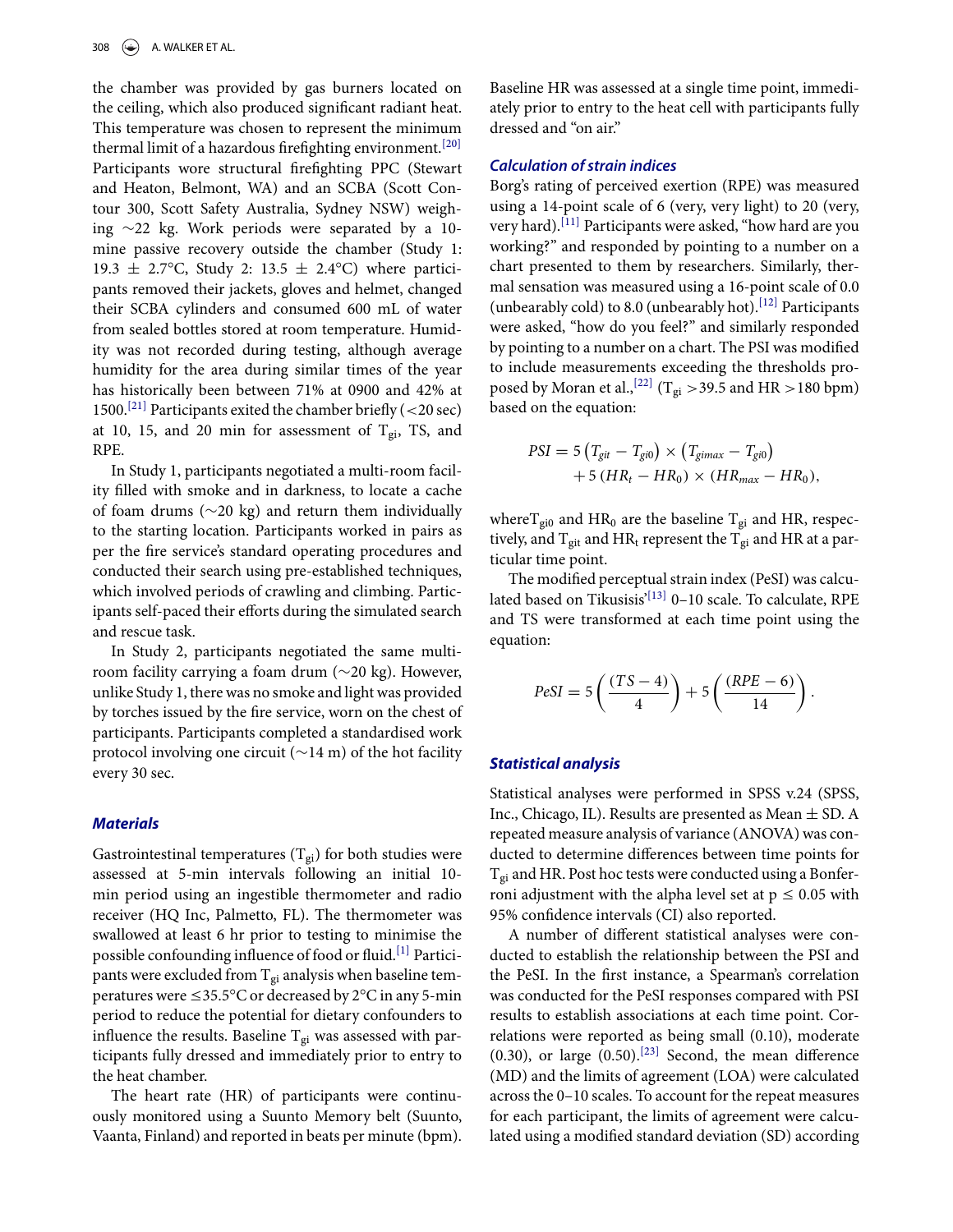to Bland and Altman:<sup>[\[24\]](#page-7-3)</sup>

$$
Modified SD = \sqrt{\frac{\left(\sum m_i\right)^2 - \sum m_i^2}{(n-1)\sum m_i}}
$$

.

In the equation,  $m_i$  is the number of observations on a participant and  $n$  is the number of participants. The limits of agreement were then calculated as  $MD \pm 1.96^*$  modi-fied SD.<sup>[\[24\]](#page-7-3)</sup> From this, a 95% confidence interval (CI) was derived between the two measures. If the CI is narrower than a pre-determined cut-of, then the two measures are said to be interchangeable. The cut-off is determined based on what is being measured; for this article, a diference of less than 2 was considered an acceptable limit of agreement.

#### **Results**

A timeline of the PeSI and PSI responses during both selfpaced and the standardized work protocol are presented in [Figure 1.](#page-4-0) In Study 1, moderate correlations [\(Table 2\)](#page-5-0) between the PeSI and PSI were observed in the second search and rescue period. No other signifcant correlations were observed during the testing period. In Study 2, no signifcant correlations [\(Table 2\)](#page-5-0) were observed between the modifed PeSI and PSI at any time point during the testing period.

The Bland Altman analysis [\(Figure 2\)](#page-5-1) of modifed PeSI and the PSI resulted in a mean diference in Study 1 of  $-0.74 \pm 2.70$  and the modified 95% LOA ranged from −4.77 to 3.28. In Study 2, there was a mean diference of  $+0.04 \pm 2.04$  and the modified 95% LOA ranged from −4.01 to 2.01.

#### **Discussion**

Despite the PeSI being validated as an analogue of the PSI in endurance athletes, the key fnding of this study was that PeSI shows poor agreement with PSI during both selfpaced and set-paced frefghting tasks in the heat, with the 95% LOA well outside the pre-determined cut-of of two units. This study is unique in that, to our knowledge, it represents the frst examination of the PeSI in both a self-paced and also a set-pace simulation involving a rest period between work cycles, using experienced frefghters, to mimic actual fre scenes. Despite moderate correlations observed between the PSI and the PeSI in the later stages of the self-paced study (Study 1), the relationship appears limited during the earlier stages of an emergency incident, and also during rest periods where frefghters remove clothing as they rest and rehydrate [\(Figure 1\)](#page-4-0). Furthermore, possibly due to lower levels of thermal strain in the set-pace study (Study 2), no signifcant correlation was established at any time point. As a result, we cannot recommend that the PeSI be used as a surrogate of physiological monitoring during emergency responses in the heat.

Similar  $T_{gi}$  values to the current study have been achieved during treadmill walking while wearing frefghting PPE[\[16\]](#page-6-18) and also a fully encapsulated explosive ordinance disposal ensemble,<sup>[\[15\]](#page-6-13)</sup> both in laboratorybased experiments. However, unlike our study where participants were all experienced professionals, participants in both Gallagher et al.<sup>[\[16\]](#page-6-18)</sup> and Borg et al.<sup>[\[15\]](#page-6-13)</sup> were not. Professional frefghters are ideal research participants for evaluating the validity of feld-based measures, as they possess greater experience wearing PPC and working in the heat. Thus, their perception of RPE and TS likely

<span id="page-4-0"></span>

**Figure** 1. Perceptual Strain Index (PeSI) and the physiological strain index (PSI) at 5-min intervals following an initial 10-min search. ∗ represents a significant correlation between PeSI and PSI at p < 0.05 and \*\*represents a significant correlation between PeSI and PSI at  $p < 0.01$  (mean  $\pm$  SD).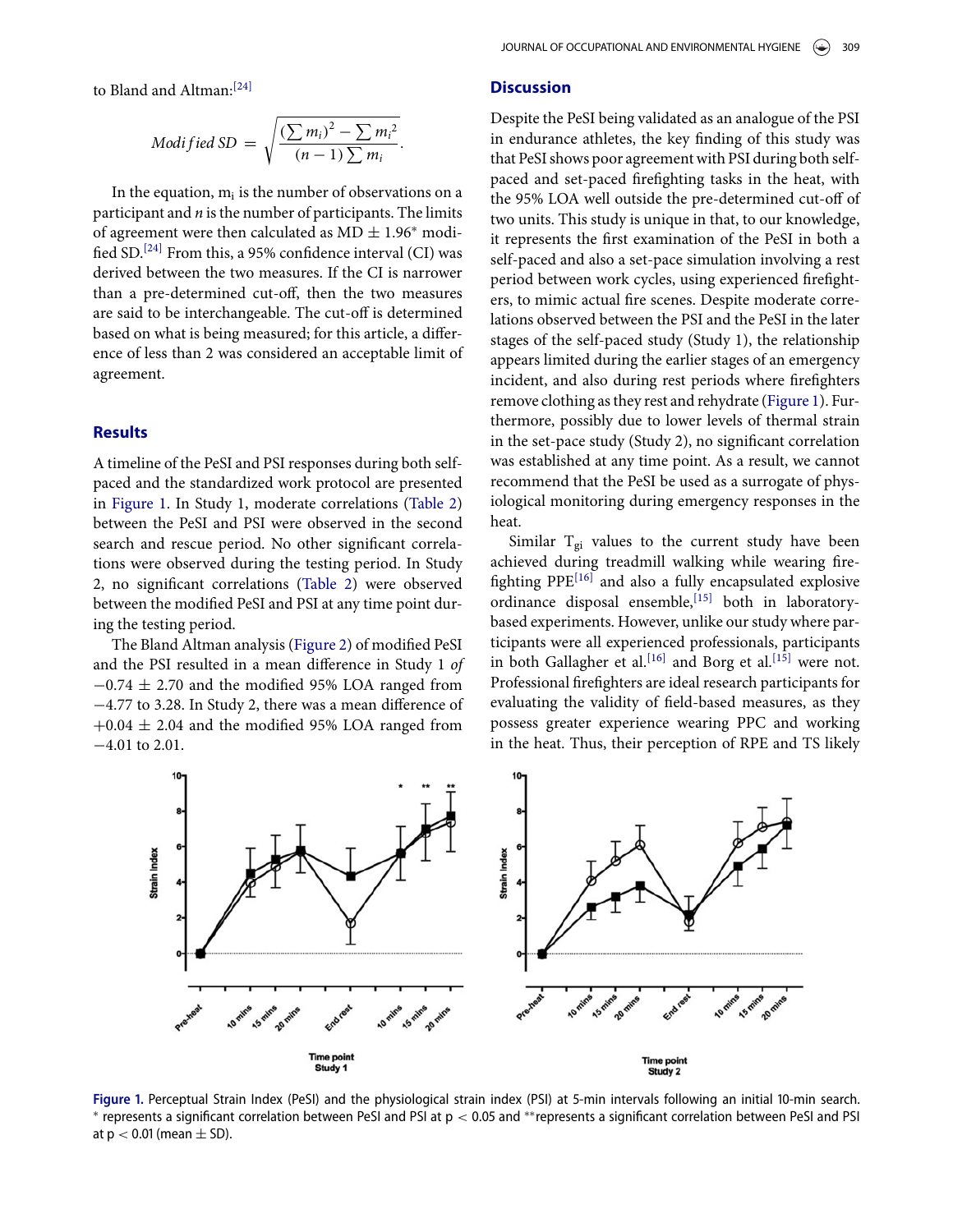| 1 <sup>st</sup> Work Period |                  |             |             |             | 2 <sup>nd</sup> Work Period |                    |                    |
|-----------------------------|------------------|-------------|-------------|-------------|-----------------------------|--------------------|--------------------|
| Time point                  | $10 \text{ min}$ | 15 min      | 20 min      | Post - rest | $10 \text{ min}$            | $15 \text{ min}$   | End of testing     |
| Study 1                     | 0.280            | 0.257       | 0.148       | 0.145       | $0.335^{a}$                 | 0.498 <sup>b</sup> | 0.459 <sup>b</sup> |
|                             | $p = 0.088$      | $p = 0.114$ | $p = 0.367$ | $p = 0.378$ | $p = 0.037$                 | $p = 0.001$        | $p = 0.004$        |
| Study 2                     | 0.235            | 0.145       | 0.058       | 0.108       | 0.335                       | 0.418              | 0.062              |
|                             | $p = 0.319$      | $p = 0.543$ | $p = 0.807$ | $p = 0.652$ | $p = 0.125$                 | $p = 0.066$        | $p = 0.796$        |

<span id="page-5-0"></span>Table 2. Spearman's rho correlation of the modified PeSI and PSI across testing periods for Study 1 and Study 2.

<span id="page-5-2"></span>Note. Significant correlations are marked with <sup>a</sup> for  $p < 0.05$  and <sup>b</sup> for  $p < 0.01$ .

<span id="page-5-3"></span>varies to that of non-firefighters,  $[17]$  confounding the relationship between PeSI and PSI previously observed in untrained subjects. Furthermore, the ambient temperatures in both studies were substantially lower than in our study (!48°C compared with ∼100°C) and do not mimic what can be encountered during structural fres.[\[20\]](#page-6-17) Lastly, the present investigation included two work bouts separated by a rest period, representing work and rest procedures adopted in most frefghting jurisdictions, as opposed to one work bout. Hence, the experimental procedures of the present study represent greatest validity for application to the fre ground compared with previous research studies.

The presence of high ambient temperatures and radiant heat in our study likely means that  $T_{sk}$  would be higher and more refective of real-world frefghting con-ditions<sup>[\[20\]](#page-6-17)</sup> than those presented by Gallagher et al.<sup>[\[16\]](#page-6-18)</sup> and Borg et al.<sup>[\[15\]](#page-6-13)</sup> Furthermore, Borg et al.<sup>[15]</sup> provided air movement which may have facilitated a lower  $T_{sk}$  to  $T_c$ gradient, thereby altering the perceptual responses of participants. Skin temperatures have previously been associ-ated with perceived effort<sup>[\[25\]](#page-7-4)</sup> and thermal sensation,<sup>[\[26\]](#page-7-5)</sup> and therefore any diferences between previous studies and ours may be attributed to higher  $T_{sk}$ .

The present study indicates that while demonstrating some potential for assessing the wellbeing of frefghters in the self-paced study during later work phases, in the absence of formal physiological monitoring protocols, incident controllers are unlikely to be able to accurately assess the wellbeing of frefghters based upon their perceptions of wellness during rest phases. Our previous work saw  $T_{sk}$  decrease rapidly when PPC was dofed during a rest period and the results of both studies presented indicate that during rest periods, perceptions of wellbeing are likely linked to reduced  $T_{sk}$ as firefighters remove their PPC, despite  $T_c$  continuing to rise. $[17,19]$  This is an important distinction, as rest phases provide an ideal opportunity to assess and rehabilitate frefghters for subsequent work phases. Thus, if fre services persist in using perception based monitoring alone, it must occur immediately upon exiting or during fre suppression tasks when the PeSI is more closely correlated with the PSI and less afected by changes in  $T_{sk}$  arising from changing exposure to a cooler environment.

While the PeSI has some merit as a heat stress risk screening tool when frefghters are at elevated levels of thermal strain, the poor agreement between PeSI and PSI during both self-paced and controlled frefghting simulations prevent the endorsement of PeSI for use with frefghters during emergency responses. As accurate physiological assessment on the fre ground remains largely elusive, fre services should prioritise the development of accurate, cost-efective, and easily deployable tools to

<span id="page-5-1"></span>

**Figure .** Bland and Altman plot of the modified perceptual strain index (PeSI) and the physiological strain index (PSI) across all time points for Study 1 and Study 2. Solid line represents the mean difference, dashed lines represent the upper and lower 95% limits of agreement.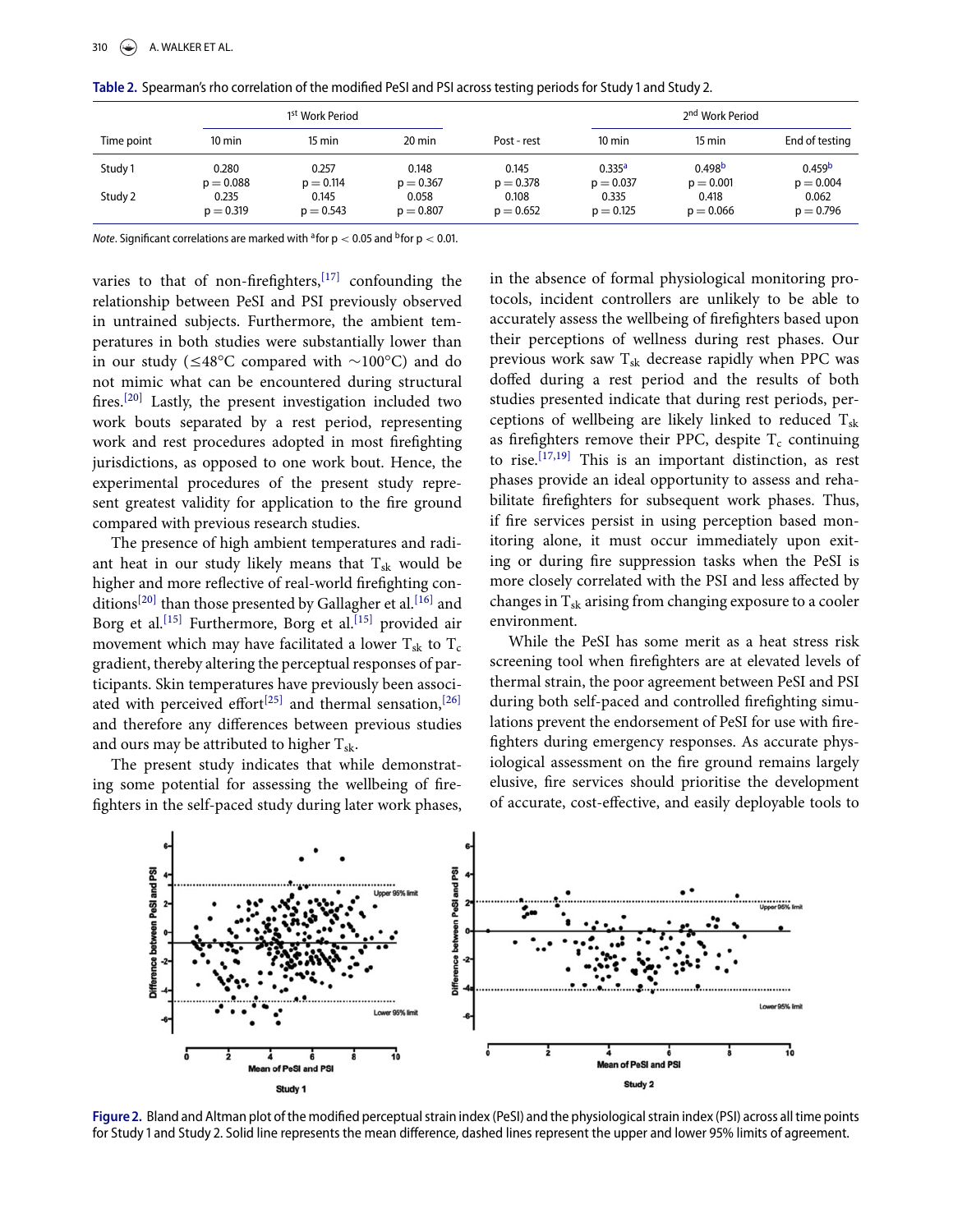measure the physiological strain of frefghters engaged in work tasks in the heat.

### **Conclusion**

Due to only moderate correlations at best, we cannot recommend that the PeSI replace the need for proper medical supervision of frefghters during long duration emergency events. However, given that at this point we cannot accurately and easily assess  $T_c$  on the fire ground, we acknowledge that the PeSI may play a part of an overall monitoring package for use during the later stages of protracted emergency events in the heat. Caution must be used by incident controllers as part of an overall risk assessment when deciding on the appropriateness of reentry to fre scenes based on individual perceptions of wellness particularly following a rest period where removing PPC may confound the responses given by frefghters.

#### **Recommendations**

Fire services must prioritize the development of practical and easily implemented formal monitoring tools to accurately evaluate the wellbeing of frefghters prior to re-entry to fre scenes.

#### **Funding**

This study was funded by the Australian Capital Territory Fire & Rescue service. All participants were operational frefghters from that service.

#### **ORCID**

<span id="page-6-1"></span><span id="page-6-0"></span>Anthony Walker <http://orcid.org/0000-0003-0913-2192> Ben Rattray D<http://orcid.org/0000-0002-1652-7726> Matt Brearley <http://orcid.org/0000-0002-6655-3914>

#### **References**

- <span id="page-6-2"></span>[1] **Hostler, D., S.E. Reis, J.C. Bednez, S. Kerin, and J. Suyama:** Comparison of active cooling devices with passive cooling for rehabilitation of frefghters performing exercise in thermal protective clothing: a report from the Fireground Rehab Evaluation (FIRE) trial. Prehospital Emergency Care 14(3):300–309 (2010).
- [2] **Yamazaki, F.:** Efectiveness of Exercise-Heat Acclimation for Preventing Heat Illness in the Workplace. Journal of Occupational and Environmental Hygiene 35(3):183–192 (2013).
- <span id="page-6-3"></span>[3] **Poston, W.S.C., C.K. Haddock, S.A. Jahnke, N. Jitnarin, and R.S. Day:** An examination of the benefts of health promotion programs for the national fre service. BMC Public Health 13(1):805 (2013).
- [4] **Smith, D.L., D.A. Barr, and S.N. Kales:** Extreme sacrifice: sudden cardiac death in the US Fire Service. Extreme Physiology & Medicine  $2(1)$ :6 (2013).
- <span id="page-6-4"></span>[5] **Brearley, M., and A. Walker:** Water immersion for post incident cooling of frefghters; a review of practical fre ground cooling modalities. Extreme Physiology & Medicine 4(1):1–13 (2015).
- <span id="page-6-5"></span>[6] **ISO: ISO 9886:2004(E):** In Ergonomics - Evaluation of Thermal Strain by Physiological Measurements. Geneva: International Organisation for Standardisation, 2004.
- [7] **NFPA:** NFPA 1584, Standard on the Rehabilitation Process for Members During Emergency Operations and Training Exercises. National Fire Protection Association, 2008.
- <span id="page-6-6"></span>[8] **Keene, T., M. Brearley, B. Bowen, and A. Walker:** Accuracy of tympanic temperature measurement in frefghters completing a simulated structural frefghting task. Prehospital and Disaster Medicine 30(5):1–5 (2015).
- <span id="page-6-7"></span>[9] **Byrne, C., and C.L. Lim:** The ingestible telemetric body core temperature sensor: a review of validity and exercise applications. British Journal of Sports Medicine 41(3):126– 133 (2007).
- <span id="page-6-8"></span>[10] **Hostler, D., J. Bednez, S. Kerin, et al.:** Comparison of rehydration regimens for rehabilitation of frefghters performing heavy exercise in thermal protective clothing: a report from the Fireground Rehab Evaluation (FIRE) trial. Prehospital Emergency Care 14(2):194–201 (2010).
- <span id="page-6-9"></span>[11] **Borg, G.:** Psychological aspects of physical activities. In Fitness, Health and Work Capacity. New York: Macmillan, 1974.
- <span id="page-6-10"></span>[12] **Young, A.J., M.N. Sawka, Y. Epstein, B. DeCristofano, and K.B. Pandolf:** Cooling diferent body surfaces during upper and lower body exercise. Journal of Applied Physiology 63(3):1218–1223 (1987).
- <span id="page-6-11"></span>[13] **Tikuisis, P., T.M. McLellan, and G.A. Selkirk:** Perceptual versus physiological heat strain during exerciseheat stress. Medicine and Science in Sports and Exercise 34(9):1454–1461 (2002).
- <span id="page-6-12"></span>[14] **Moran, D.S., S.J. Montain, and K.B. Pandolf:** Evaluation of diferent levels of hydration using a new physiological strain index. American Journal of Physiology - Regulatory, Integrative and Comparative Physiology 275:R854– R860 (1998).
- <span id="page-6-13"></span>[15] **Borg, D.N., I.B. Stewart, and J.T. Costello:** Can perceptual indices estimate physiological strain across a range of environments and metabolic workloads when wearing explosive ordnance disposal and chemical protective clothing? Physiology and Behavior 147:71–77 (2015).
- <span id="page-6-18"></span>[16] **Gallagher, M.J., R.J. Robertson, F.L. Goss, et al.:** Development of a perceptual hyperthermia index to evaluate heat strain strain during treadmill exercise. European Journal of Applied Physiology 112:2025–2034 (2012).
- <span id="page-6-14"></span>[17] **Wright, H.E., J. Larose, T.M. McLellan, S. Miller, P. Boulay, and G.P. Kenny:** Do older frefghters show longterm adaptations to work in the heat? Journal of Occupational and Environmental Hygiene 10(12):705–715 (2013).
- <span id="page-6-15"></span>[18] **Savage, R.J., C. Lord, B.L. Larsen, T.L. Knight, P.D. Langridge, and B. Aisbett:** Firefghter feedback during active cooling: A useful tool for heat stress management? Journal of Thermal Biology 46:65–71 (2014).
- <span id="page-6-16"></span>[19] **Walker, A., C. Argus, M. Driller, and B. Rattray:** Repeat work bouts increase thermal strain for Australian frefighters working in the heat. International Journal of Occupational and Environmental Health 21(4):285–293 (2015).
- <span id="page-6-17"></span>[20] **Foster, J.A., and G.V. Roberts:** Measurements of the Firefghting Environment. Wetherby, UK: Central Fire